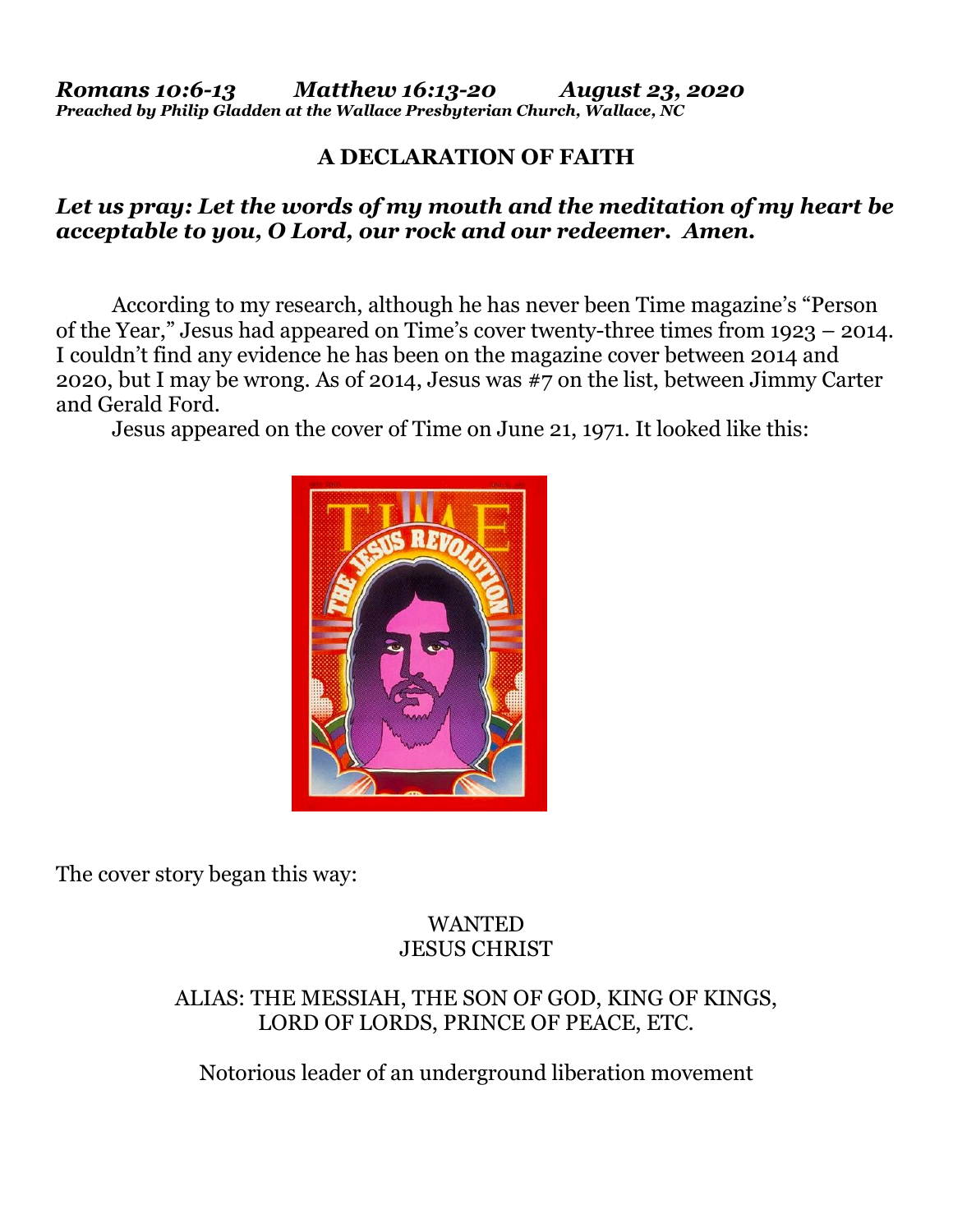Wanted for the following charges:

- Practicing medicine, winemaking and food distribution without a license
- Interfering with businessmen in the temple
- Associating with known criminals, radicals, subversives, prostitutes and street people
- Claiming to have the authority to make people into God's children

APPEARANCE: Typical hippie type - long hair, beard, robe, sandals. Hangs around slum areas, few rich friends, often sneaks out into the desert.

BEWARE: This man is extremely dangerous. His insidiously inflammatory message is particularly dangerous to young people who haven't been taught to ignore him yet. He changes men and claims to set them free.

# WARNING: HE IS STILL AT LARGE!

As they were traveling through the region of Caesarea Philippi, Jesus asked his disciples, "Who do people say that I am?" That question has been debated and argued for 2,000 years. What kinds of answers would you expect from a person-on-the-street interview in, say, New York City, to the question: "Who is Jesus Christ?" The responses might range from the

aliases listed in the 1971 Time cover story (all taken from the Bible, by the way) to a good man, a great teacher, a martyr for a cause, a misguided zealot, a liar, a deluded person, a fraud, even a myth. Matthew limits the disciples' answers to John the Baptist, Elijah, Jeremiah, or one of the prophets. But that list seems to be representative of 1<sup>st</sup> century popular opinion across the board.

Then Jesus personalized his question for his disciples: "But who do you say that I am?" You can't see or hear it in English, but Jesus pressed the issue with his disciples. He said, "But *YOU*, who do *YOU* say that I am?" Jesus' first question about what the crowds thought about him sounds like information gathering. His second question of his disciples gets at the core of their relationship with Jesus and what kind of life they will lead.

As is typical of Simon in the gospels, he appears to answer for all of the disciples: "You are the Messiah/the Christ, the Son of the living God." He makes a declaration of faith there in Caesarea Philippi. Actually, he makes *the* declaration of faith. What follows after his declaration of faith was life changing for him . . . and for us.

Do you know who Dwayne Johnson is? Some of you might recognize that name, but many more of you might know him as The Rock. According to an article about how Dwayne Johnson got his nickname, "When he first began pro wrestling, the athlete used the name Rocky Maivia to honor his father, Rocky Johnson, and grandfather,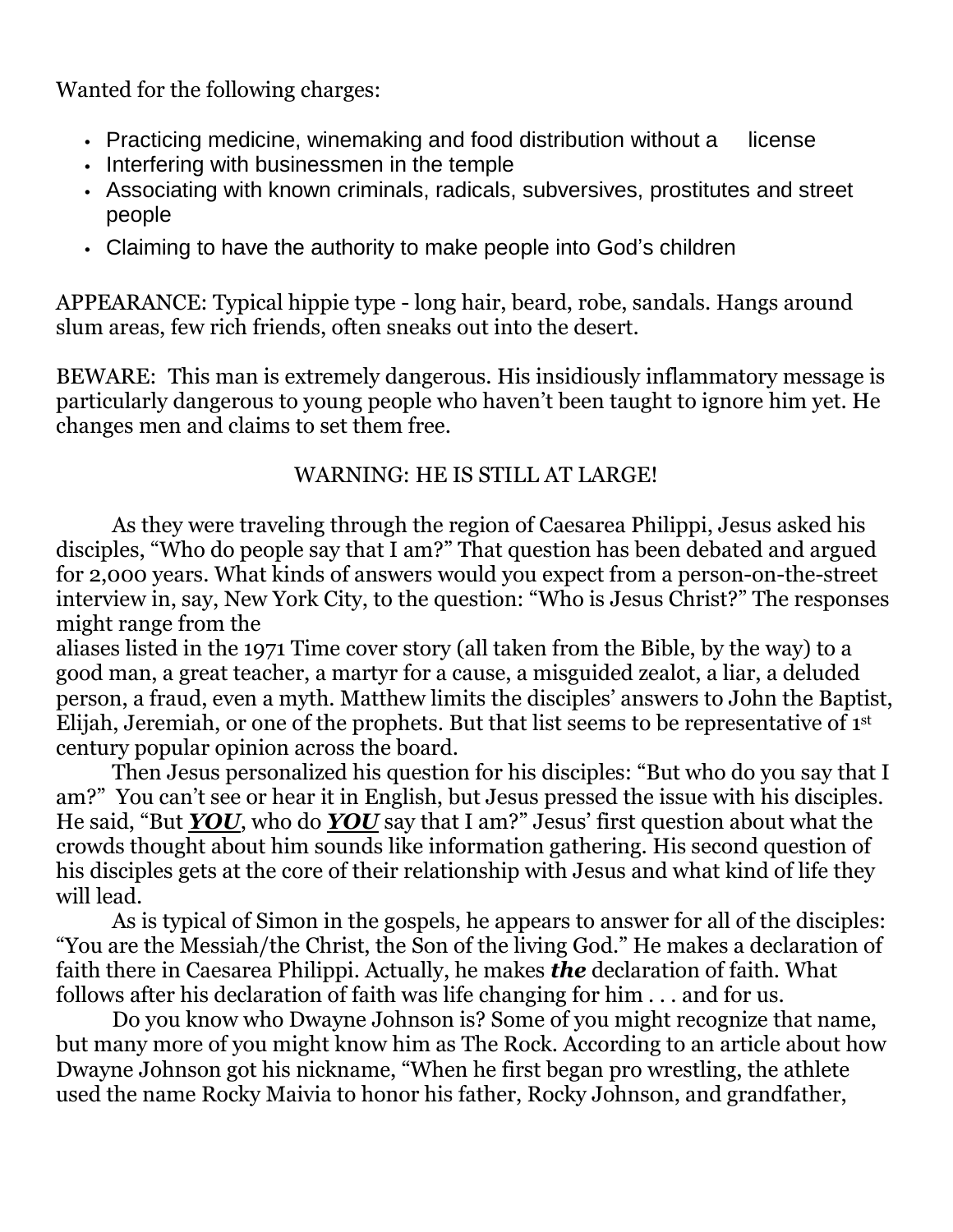Peter Maivia. This was later shortened to The Rock as befits his charisma and ringside popularity."

That story is similar to how Roberto Balboa got his nickname. You don't know who Roberto Balboa is? How about "Rocky"? A source says, "Inspired by his father to be physical because he wasn't smart, Rocky Balboa grew up idolizing boxers, and took his nickname Rocky from the famous Rocky Marciano. While Rocky's name is never revealed on screen, the boxer's real first name is revealed in an early draft of the *Rocky II* script."

We know the chief disciple as "Peter," but that's really his nickname. Jesus said to Simon, "And I tell you, you are Peter, and on this rock I will build my church." (Matthew 16:18) Jesus is "punning" with Peter – the Greek word for "rock" is *petra*; for "Peter" it's *Petros*. If The Rock and Rocky describe Dwayne Johnson and Roberto Balboa in the ring, "Rock" or "Rocky" are meant to describe Simon son of Jonah's responsibility and calling in and for the church.

As we say, nobody's perfect. But if you were searching for the ideal candidate to be "The Rock" upon which to build your church, would you choose a man who: asked to walk on water but then began to sink because he doubted you and got scared? rebuked you like a child when you told him what was awaiting you in Jerusalem and what kind of Messiah you really were? refused your offer to wash his feet at the Last Supper? impulsively pulled out his sword and cut off the ear of the high priest's servant in the garden, despite all of your teachings about turning the other check and loving your enemies? denied even knowing you when you were on trial for your life, not just once, not just twice, but three times?

But that's who Rocky is in the gospels! And as this story and so many other stories about Peter and the other disciples in the gospels show us, it's not enough simply to say the right words when you make a declaration of faith. You must declare your faith in your actions. Literally, it's quite easy to say "You are the Messiah/Christ, the Son of the living God." It's another thing to demonstrate how your declaration of faith shapes and guides your life. Fortunately, for Simon "Rocky" Peter and for us, Jesus doesn't abandon us or reject us for ministry, even with all of our shortcomings and faults.

As Mark Twain supposedly said, "Actions speak louder than words, but not nearly as often." More biblical examples can be found in James 2:14, "What good is it, my brothers and sisters, if you say you have faith but do not have works?" and 1 John 3:17, "How does God's love abide in anyone who has the world's goods and sees a brother or sister in need and yet refuses help?"

Today's epistle lesson from Romans 10 tells us, "if you confess with your lips that Jesus is Lord and believe in your heart that God raised him from the dead, you will be saved. For one believes with the heart and so is justified, and one confesses with the mouth and so is saved." That is the bedrock foundation of our faith – we are saved by God's grace through Jesus Christ. But if that declaration of faith is not backed up by the way we live as disciples of Jesus Christ, the declaration of faith will be nothing more than "a noisy gong or a clanging cymbal." (1 Corinthians 13:1)